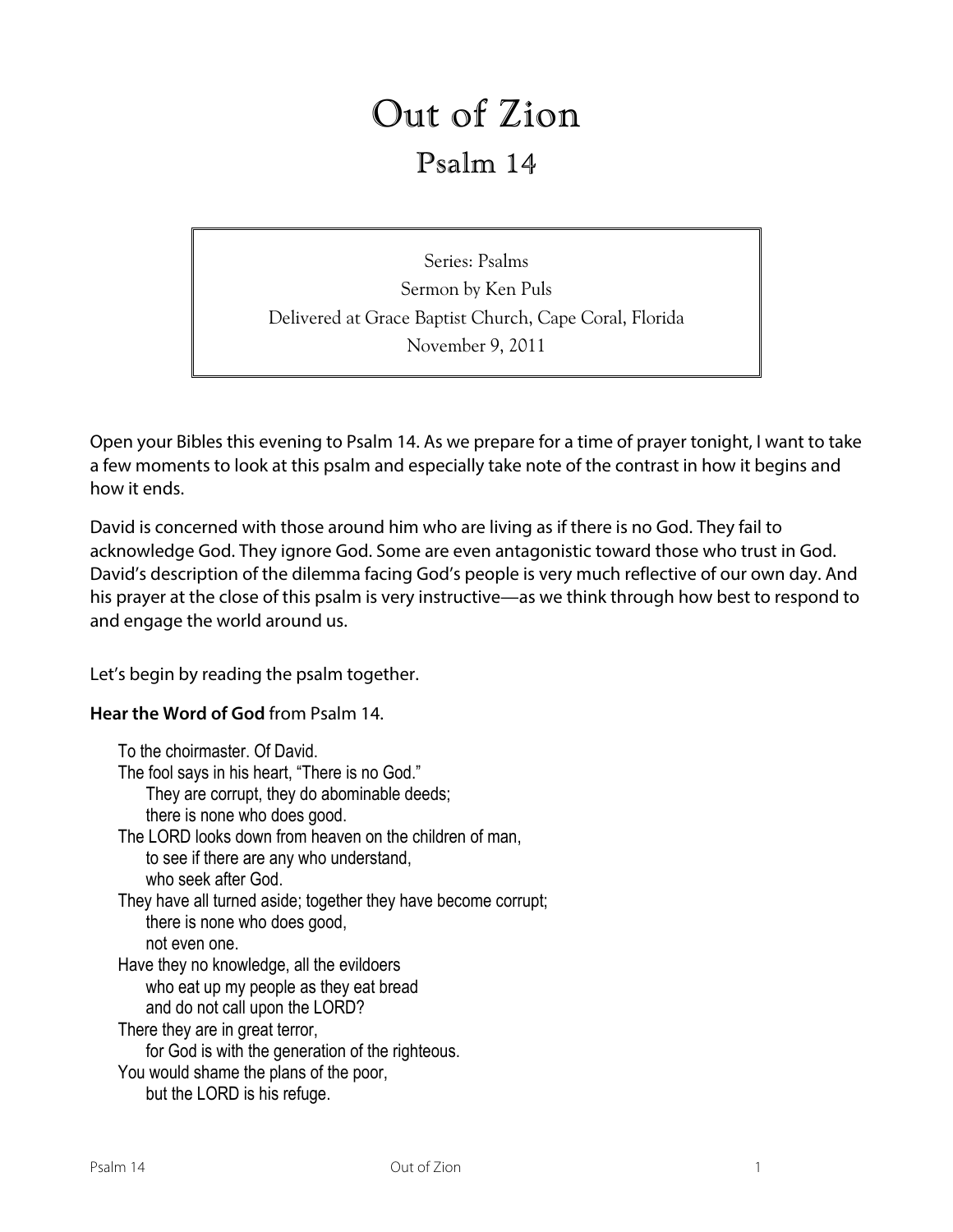Oh, that salvation for Israel would come out of Zion! When the LORD restores the fortunes of his people, let Jacob rejoice, let Israel be glad. (Psalm 14:1–7)

This is the Word of the Lord.

Thanks be to God.

Here in Psalm 14 David confronts the sin he finds all around him—he sees God's people facing persecution and temptations that come from a world entrenched in evil and in rebellion against God. As he ponders the deplorable state of our fallen world, his heart is drawn toward the solution. Where in the midst of all this darkness can the godly find hope and point others to hope?

### **The Psalm Title**

Psalms 14 To the choirmaster. Of David

The psalm includes an inscription with two titles of designation. The inscription informs us that the psalm was composed by David. It is an individual lament concerning the great spiritual darkness and depravity that has enveloped mankind.

The designation "to the Choirmaster" or "Chief Musician" indicates that it was to be used for corporate worship. In the book of Psalms, 53 psalms have this designation.

Many of these psalms were personal expressions—expressions of grief and lament, or joy and praise. But though they began as private devotion and personal outpouring of worship, they expressed the thoughts and longings common to all of God's people and were considered appropriate expressions for public worship.

Psalms like this offer valuable insight. They serve not only to praise and glorify God, they also teach and instruct us. The psalms give us a window into the hearts of others. We hear the words of Old Testament saints as they came to God in prayer and praise. And the psalms teach us how to express our own prayer and praise to God—how to pour out our hearts before Him—how to worship Him both in times of joy and in times of sorrow. They can encourage us as we identify with the feelings and situations expressed within them.

This particular psalm has a unique distinction in the book of Psalms; it appears twice—once here and again as Psalm 53. The only difference between the two is in different names used for God. Psalm 14 uses <sup>אל</sup>הים (*Yaweh*) four times; Psalm 53 uses  $\Box$  *Clohim*) through the entire psalm. Scholars are not sure why the psalm appears twice, except to say, that it is likely the psalm was sung frequently in Israel's worship—known and sung in many regions—so that when it was included in the Psalter for the Temple, both versions were used.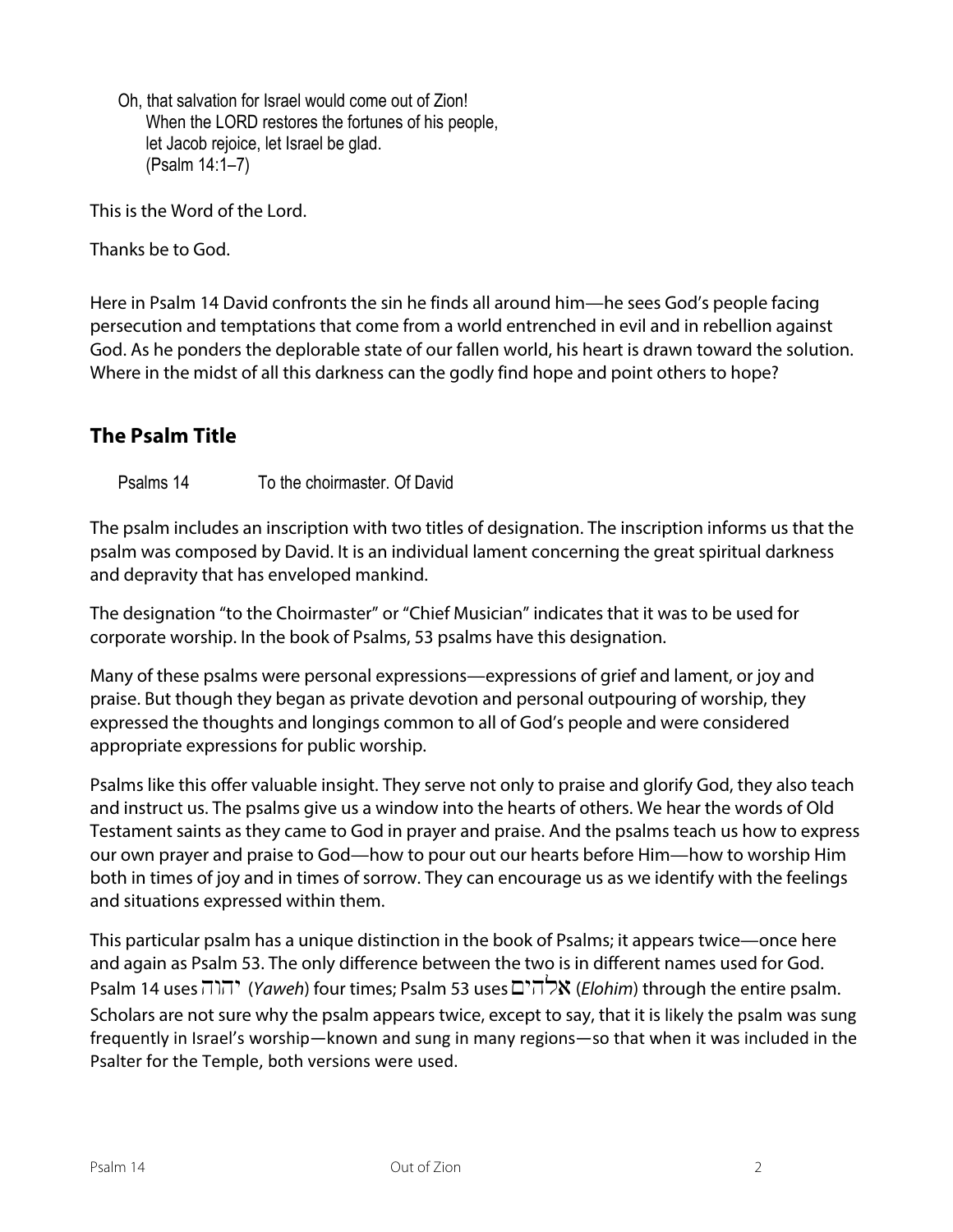### **STATE OF THE WICKED**

The psalm begins with an indicting description of the wicked.

Psalms 14:1 The fool says in his heart, "There is no God." They are corrupt, they do abominable deeds, there is none who does good.

Paul quotes the first three verses of this psalm in Romans chapter 3:9–18 where he teaches on the terrible impact sin has had on humanity.

#### Romans 3:9–18 What then? Are we Jews any better off? No, not at all. For we have already charged that all, both Jews and Greeks, are under sin, as it is written:

"None is righteous, no, not one; no one understands; no one seeks for God. All have turned aside; together they have become worthless; no one does good, not even one." "Their throat is an open grave; they use their tongues to deceive." "The venom of asps is under their lips." "Their mouth is full of curses and bitterness." "Their feet are swift to shed blood; in their paths are ruin and misery, and the way of peace they have not known." "There is no fear of God before their eyes."

He concludes in verse 23 of Romans 3: *For all have sinned and fall short of the glory of God.*

Both Jews and Gentiles (those who learned God's law as well as those ignorant of God's law) have all rebelled against God and stand in need of salvation. David uses the term "fool" in verse 1 of Psalm 14 to describe the wicked. What does he mean here by the word "fool"?

### *(The) fool*

David is not speaking of someone lacking in mental powers. A fool, as described in this context may be quite intelligent. Here a *fool* is defined as one who lives his life with no concern for, fear of, or even acknowledgement of God.

I have mentioned before that the Hebrew language is very picturesque. The Hebrew word for fool lb…¢n:(*nabal*) comes from a root meaning dying, fading, withering. It is related to the verb Isaiah uses in 40:8 where he says: "The grass withers and the flower *fades*, but the Word of the Lord endures forever." The fool denies the existence of God—but it is the existence of the fool that is fleeting. His life and accomplishments will fade away (like the grass and flower of the field). In the end it is God's Word that will endure.

The fool is one who is spiritually faded, dead, and without life.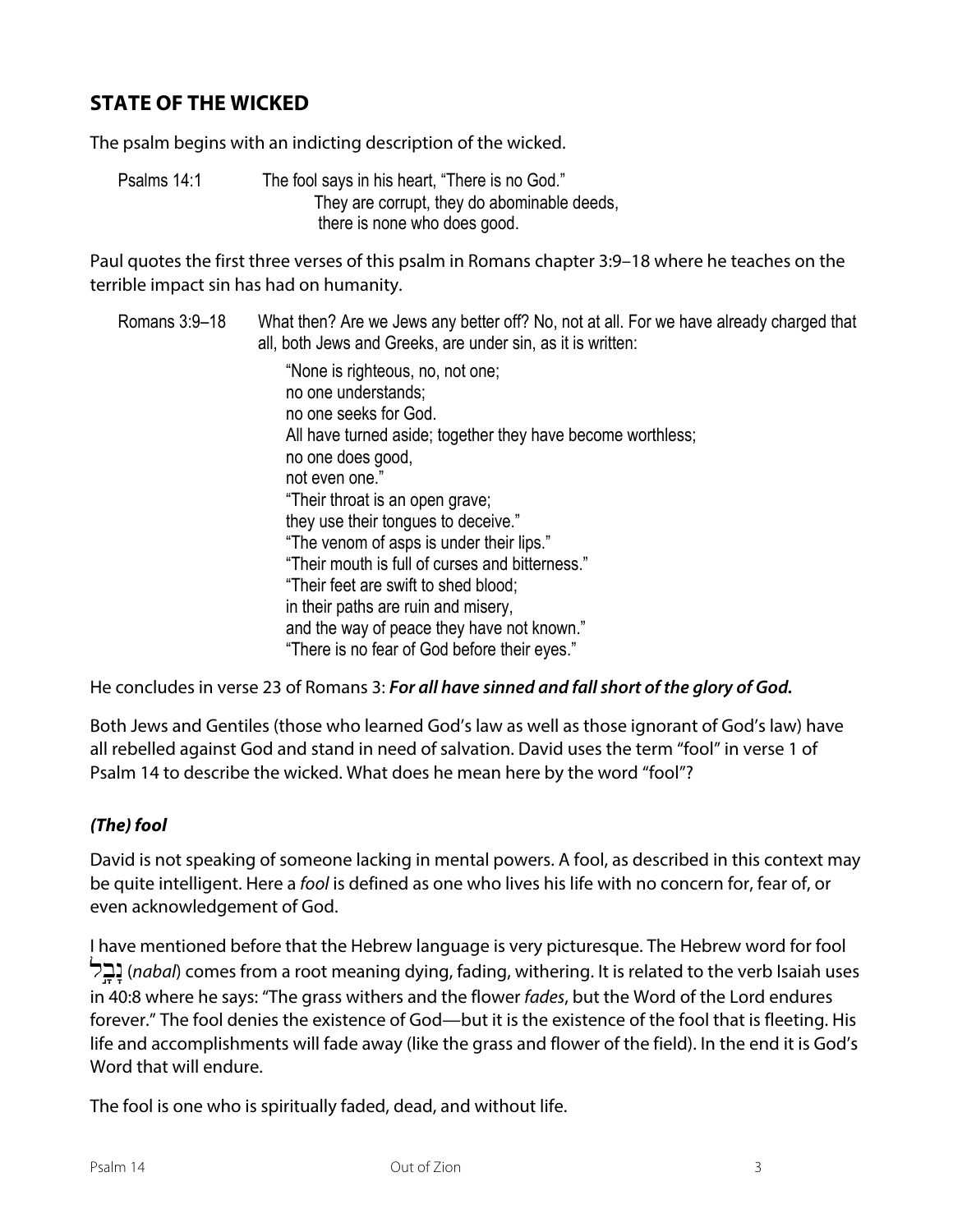Think of a leaf or a branch. When it is connected to the tree it has life and growth—vitality. When it falls or when it is broken off from the source of life—what happens? It withers and decays. You pick it up and it crumbles in your hand. You touch a spark to it and it readily burns up.

As a leaf that has fallen from a tree decays and withers, so fallen man has decayed morally and become worthless. It is senseless and foolish to think that we can live and exist apart from the One who made us for Himself.

This is the contrast we see at the beginning of the Psalms—in Psalm 1.

How does Psalm 1 describe the **righteous**—those believing and trusting in God?

Psalms 1:3 He is like a tree planted by streams of water that yields its fruit in its season, and its leaf does not wither. In all that he does, he prospers.

### And what about the **wicked**?

Psalm 1:4 The wicked are not so, but are like chaff that the wind drives away.

This is how Scripture portrays those who would live as if there is no God.

### *In his heart*

Notice the fool says *in his heart,* "There is no God." One may make an outward profession to believe in God, but it is **the heart** that truly concerns God.

Jeremiah 17:9–10 The heart is deceitful above all things, and desperately wicked: who can know it? I the LORD search the heart, I try the reins, even to give every man according to his ways, and according to the fruit of his doings.

It is the heart that condemns us if we live life in such a way as to ignore and deny God—in a way that is foolish.

The description in Psalm 14:1 continues—

### *They are corrupt.*

Notice what a denial of God produces: the fruit of turning away from God is corruption. When we live apart from God, as if there is no God, our actions, our direction is *corrupt.*

This implies a sense of uselessness. Again the imagery goes back to the dried, withered leaf that has fallen from its branch. It has no life; no stability.

### *They do abominable deeds.*

Their works are vile. The depth of their crime is measured against the One offended.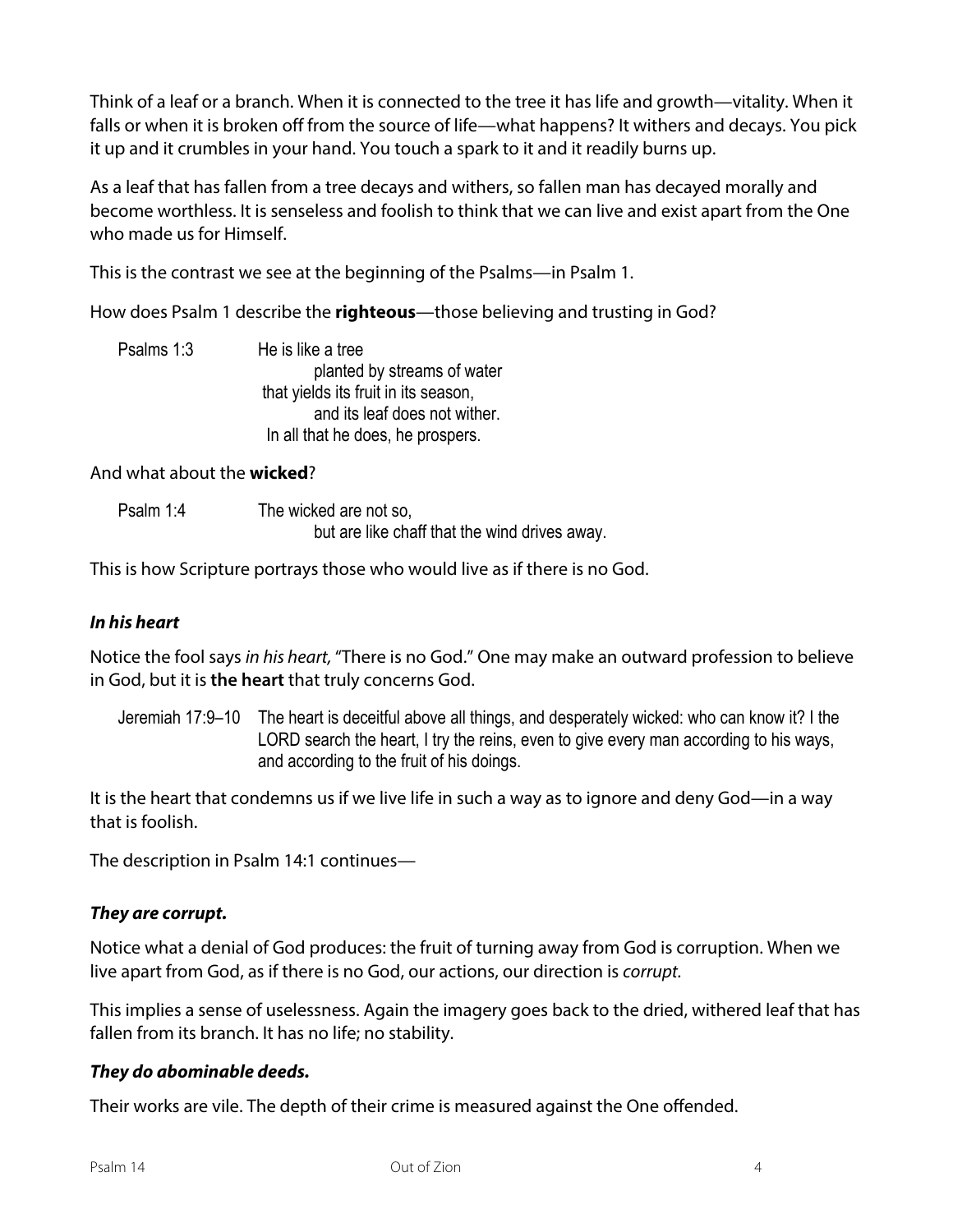They deny and sin against the very One who has made them, the very One who sustains them and give them life and breath each day.

### *There is none who does good.*

The scope of this foolishness is complete and total. *None* does good in the sight of God. *None* seek after Him.

All people are fools without the quickening work of God's Spirit bringing faith and repentance, shining light upon the heart so that sin is exposed and we see our need to turn and flee to Christ. Apart from God's mercy and grace man is bound to his sin, bent toward evil, dead, and completely unable to comprehend spiritual things.

This describes the world around—a world pressing on as if there is no God—a world in need of hearing the truth. And if we are honest, this describes us in our sin—certainly it was us outside of Christ, but we can fall into patterns of living this way as well. We can spend our time so focused on ourselves and other things that we *live as fools*—acting and thinking and choosing, as if God were not part of the equation.

There is a solution coming in this psalm that we need as much as the world around us.

### **A DIVINE INVESTIGATION**

Psalms 14:2 The LORD looks down from heaven on the children of man, to see if there are any who understand, who seek after God.

This statement can be taken from two perspectives:

From the **view of the wicked** this search is terrifying. God sees and knows all things, even every secret thing. "For the eyes of the Lord run to and fro throughout the whole earth*."* God misses nothing in His search. On the Day of Judgment everything will be brought into the open. The wicked may deny its coming, but they will not escape its reality.

From the **view of the saved**, however, this search brings great hope and comfort.

2 Chronicles 16:9b For the eyes of the LORD run to and fro throughout the whole earth, to show Himself strong in the behalf of them whose heart is perfect toward him.

Although man has rebelled and sinned against God; God has not abandoned His creation. He takes notice of man. The Psalmist asked: "What is man that You are mindful of him? (Psalm 8:4) God's penetrating search is one of care and condescension, a precursor to His benevolence.

God takes no pleasure in the death of the wicked. It would be to His great delight if He indeed found one searching for Him. But given man left to himself, without the grace of God, *there is none.*

David continues then with his—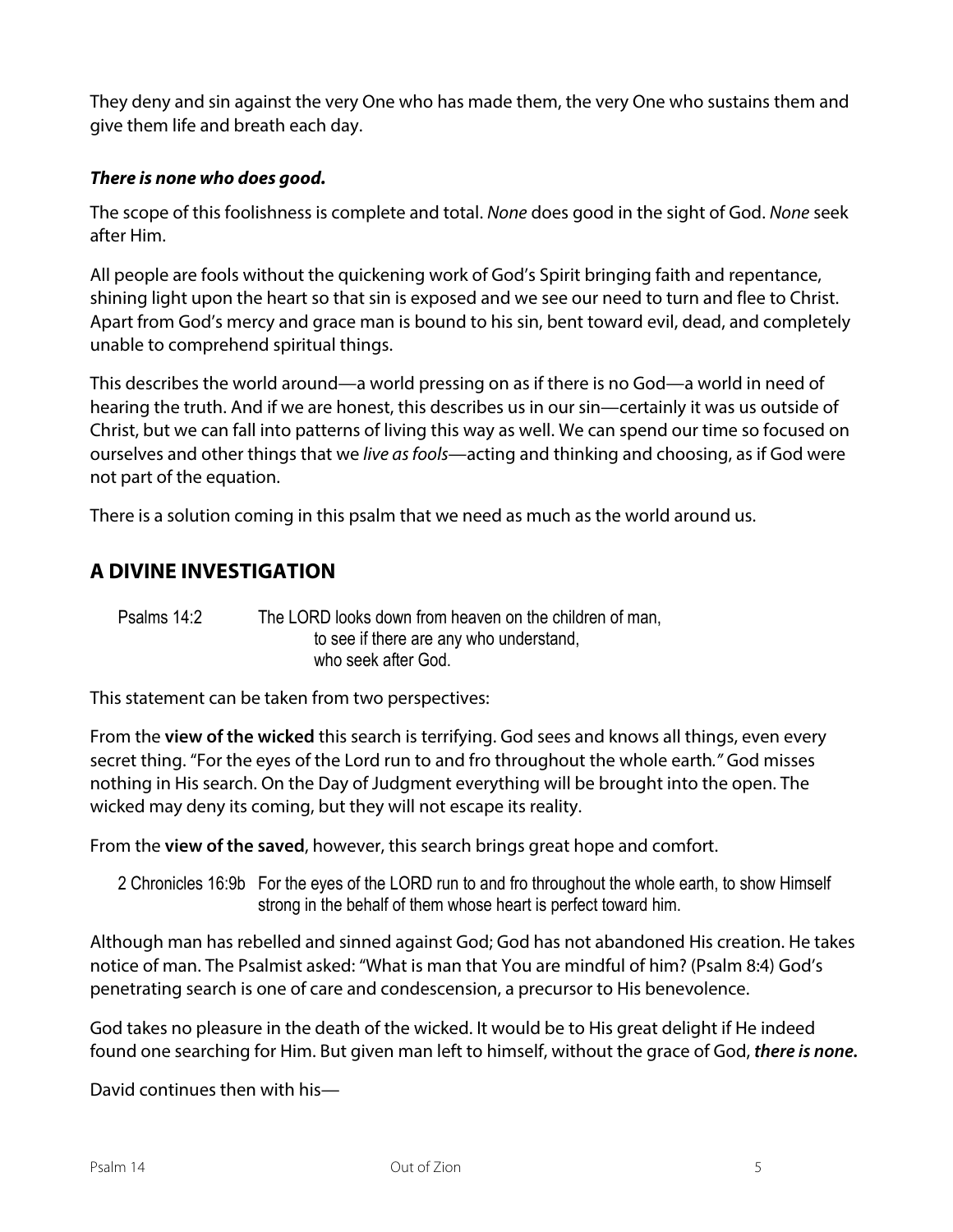### **CONCLUSION**

What is the result of God's investigation?

Psalms 14:3 They have all turned aside; together they have become corrupt; there is none who does good, not even one.

Man is both blind in his understanding of spiritual things and dead in his willingness to seek and pursue the knowledge of spiritual things. He cannot appreciate divine beauty, so he does not pursue it. He in fact has an aversion to truth and hates it.

#### *They have all turned aside;*

#### *They have become corrupt;*

#### *There is none who does good, not even one.*

All have sinned and fall short of God's glory. The depravity of man is total, effecting all mankind.

He then asks:

| Psalms 14:4 | Have they no knowledge, all the evildoers |
|-------------|-------------------------------------------|
|             | who eat up my people as they eat bread    |
|             | and do not call upon the LORD?            |

#### *Have they no knowledge, all the evildoers?*

The world would deny the existence of God, even with the people of God bearing witness to the truth and reality that there indeed is a God.

### *They eat up My people as they eat bread.*

The world persecutes God's people as naturally as they eat their bread. The world is corrupt, and at enmity with God.

Those who would be salt and light in the world, reflecting the character of God will be hated, persecuted, and scorned by the world.

### *They do not call upon the LORD.*

And here is the great tragedy of so many in this world. In sin we are so corrupt and blinded, that we do not even seek a way of escape or salvation. We don't even know that we are in grave danger.

### **CONTRAST**

Psalms 14:5–6 There they are in great terror, for God is with the generation of the righteous. You would shame the plans of the poor, but the LORD is his refuge.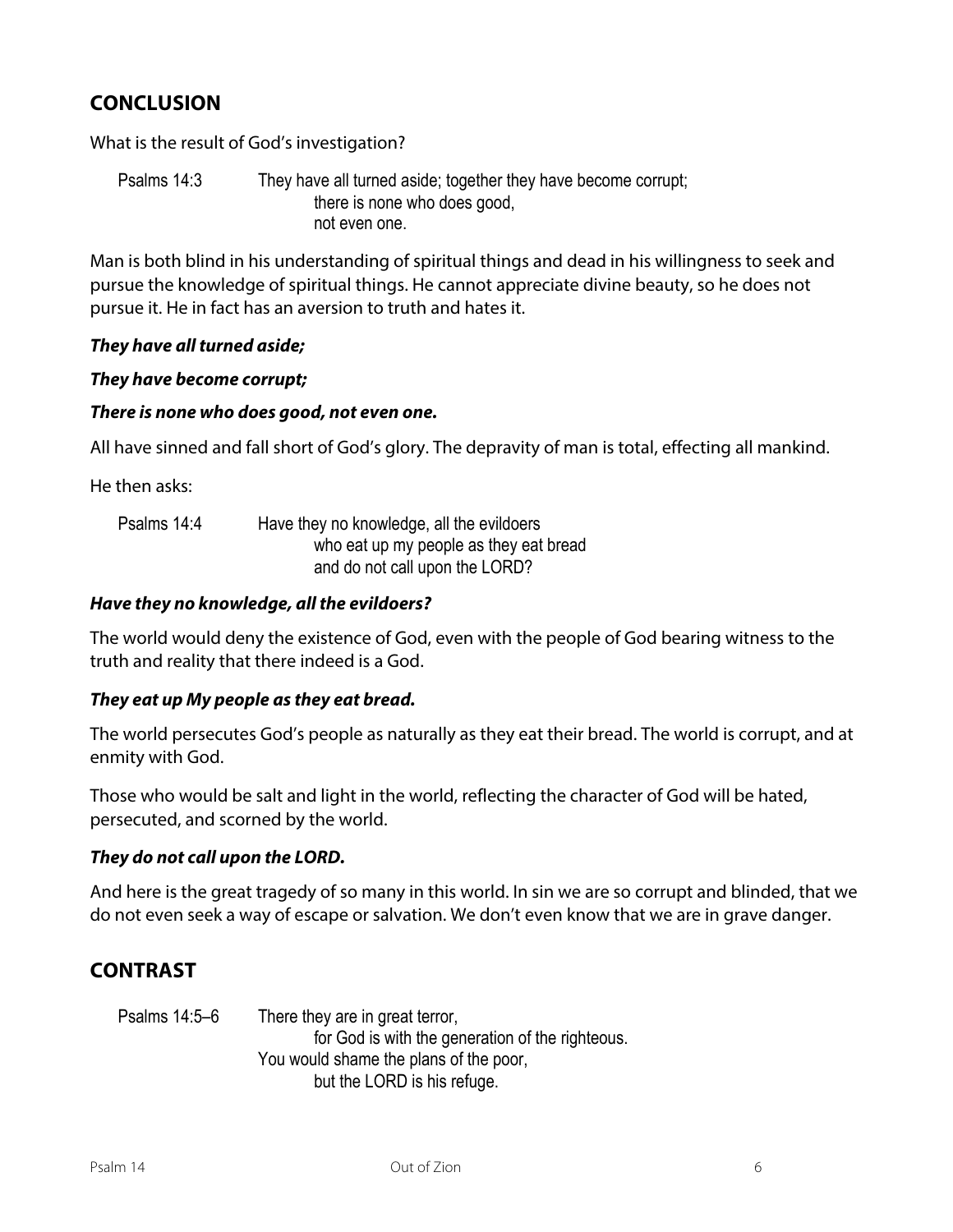With the advantage of parallelism in Hebrew poetry, comparing and contrasting is a favorite means of conveying truth. We saw this a moment ago in Psalm 1.

But here is *why* the world scorns and avoids and persecutes Christians. The presence of believers is a reminder of the reality of God and a coming Day of Judgment. Our hope, when it is rejected, is their condemnation and a cause for them to fear and tremble. They may resist showing their fear outwardly, but at times when they are alone with themselves, when the reality of death and their own mortality rushes in upon them, they are terrified.

Here the world seeks to shame the poor and cast doubt on any hope in God. The *poor* in verse 6 are the suffering, those who identify with God and His people—and the world would taunt them.

Here is the contrast—The **wicked** live in fear. They do not fear God and as a result they end up fearing everything else. They live in confusion and darkness with no real satisfaction or fulfillment. The **righteous**, however, have a place of refuge. They live in peace and security.

Jeremiah makes this contrast:

Jeremiah 17:5–8 Thus says the LORD: "**Cursed** is the man who trusts in man And makes flesh his strength, Whose heart departs from the LORD. For he shall be like a shrub in the desert, And shall not see when good comes, But shall inhabit the parched places in the wilderness, In a salt land which is not inhabited. "**Blessed** is the man who trusts in the LORD, And whose hope is the LORD. For he shall be like a tree planted by the waters, Which spreads out its roots by the river, And will not fear when heat comes; But its leaf will be green, And will not be anxious in the year of drought, Nor will cease from yielding fruit.

Finally the psalm ends with a—

### **PETITION OF HOPE**

We have seen a vivid display of our desperate state outside of Christ. Notice here what David prays.

Psalms 14:7 Oh, that salvation for Israel would come out of Zion! When the LORD restores the fortunes of his people, let Jacob rejoice, let Israel be glad.

Verse 7 represents a crucial turning point in the psalm. It began as a **meditation**, that quickly turned to a **lament**, but now is a **petition**, looking forward to a time of **praise** and rejoicing.